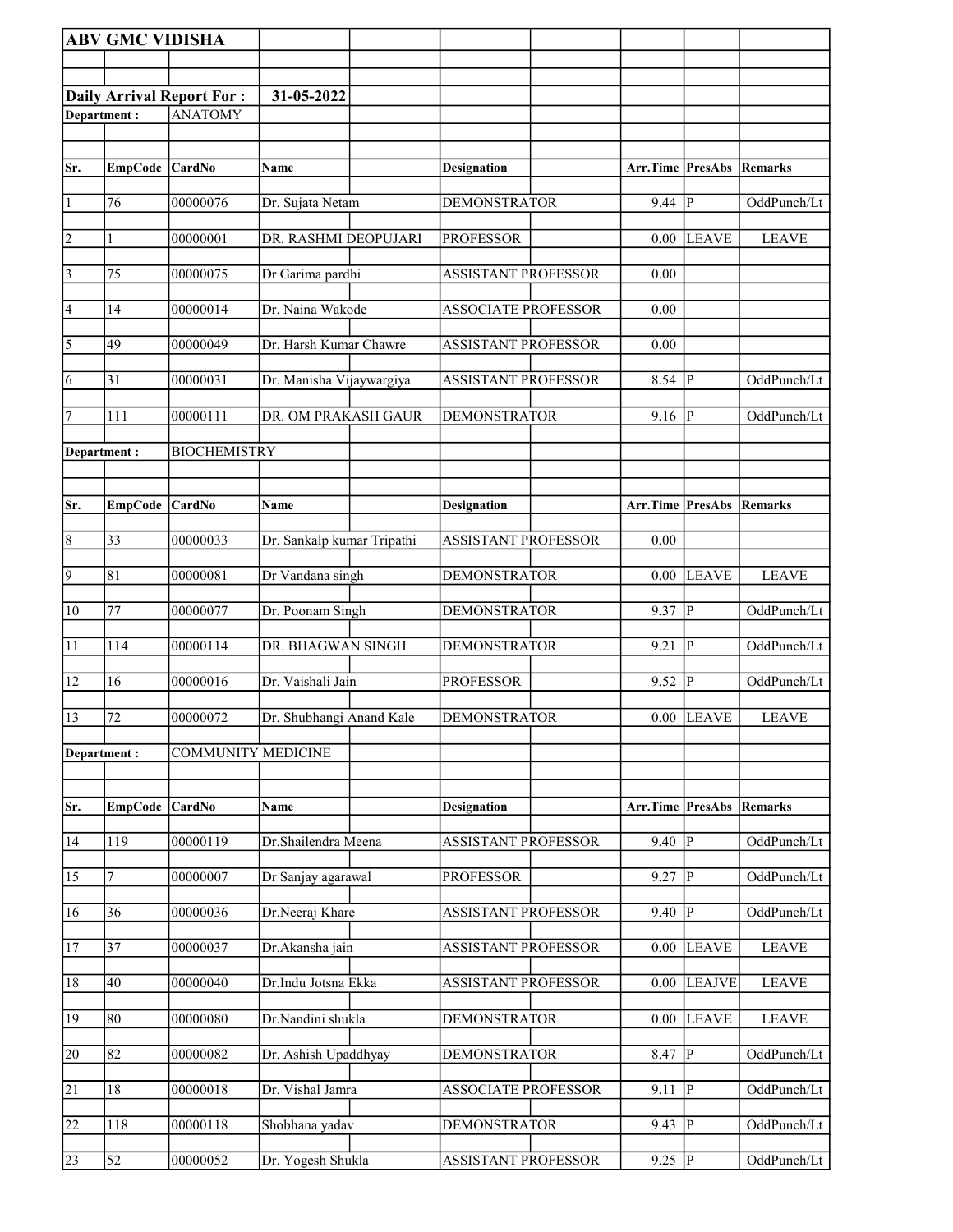| $\overline{24}$ | 113            | 00000113                 | DR. ANIRUDH                 | <b>DEMONSTRATOR</b>        | $9.44$ P                |              | OddPunch/Lt    |
|-----------------|----------------|--------------------------|-----------------------------|----------------------------|-------------------------|--------------|----------------|
| 25              | 24             | 00000024                 | Dr. Richa Nigam             | <b>ASSOCIATE PROFESSOR</b> | 0.00                    |              |                |
| Department:     |                | <b>DEAN</b>              |                             |                            |                         |              |                |
|                 |                |                          |                             |                            |                         |              |                |
| Sr.             | <b>EmpCode</b> | <b>CardNo</b>            | Name                        | <b>Designation</b>         | Arr.Time PresAbs        |              | Remarks        |
| 26              | 97             | 00000097                 | DR. Sunil Nandeshwar        | <b>DEAN</b>                | 0.00                    | OD           | <b>OD</b>      |
| Department:     |                | <b>FORANSIC MEDICINE</b> |                             |                            |                         |              |                |
|                 |                |                          |                             |                            |                         |              |                |
| Sr.             | <b>EmpCode</b> | <b>CardNo</b>            | <b>Name</b>                 | <b>Designation</b>         | <b>Arr.Time PresAbs</b> |              | <b>Remarks</b> |
| 27              | 85             | 00000085                 | Dr. Sharad Dohare           | <b>DEMONSTRATOR</b>        |                         | $0.00$ LEAVE | <b>LEAVE</b>   |
| 28              | 112            | 00000112                 | DR. POOJA TIWARI            | <b>DEMONSTRATOR</b>        | 0.00                    | <b>LEAVE</b> | <b>LEAVE</b>   |
| 29              | 35             | 00000035                 | Dr. Narendra singh patel    | <b>ASSOCIATE PROFESSOR</b> | 9.50                    | lР           | OddPunch/Lt    |
| 30              | 54             | 00000054                 | Dr.Manish Nigam             | <b>PROFESSOR</b>           | 10.40                   | P            | OddPunch/Lt    |
| 31              | 126            | 00000126                 | Dr. Vivek kumar Chouksey    | <b>ASSISTANT PROFESSOR</b> | 10.17                   | lР           | OddPunch/Lt    |
| Department :    |                | MICROBIOLOGY             |                             |                            |                         |              |                |
|                 |                |                          |                             |                            |                         |              |                |
| Sr.             | <b>EmpCode</b> | <b>CardNo</b>            | <b>Name</b>                 | <b>Designation</b>         | Arr.Time PresAbs        |              | <b>Remarks</b> |
| 32              | 4              | 00000004                 | Dr Avinash laghave          | <b>PROFESSOR</b>           | $9.52 \overline{P}$     |              | OddPunch/Lt    |
| 33              | 125            | 00000125                 | DR.Himanshi Bansal          | ASSISTANT PROFESSOR        | 9.45                    | lP.          | OddPunch/Lt    |
| 34              | 88             | 00000088                 | Dr. Sanjay Singh            | <b>ASSISTANT PROFESSOR</b> | 9.47                    | P            | OddPunch/Lt    |
| 35              | 106            | 00000106                 | Dr.Aarti Jain               | <b>ASSOCIATE PROFESSOR</b> | 9.50                    | lР           | OddPunch/Lt    |
| 36              | 79             | 00000079                 | Dr.Prashant kumar bhakoriya | <b>DEMONSTRATOR</b>        | $9.50$ P                |              | OddPunch/Lt    |
| 37              | $110\,$        | 00000110                 | DR, RAGINI DANGI            | <b>DEMONSTRATOR</b>        | 9.35  P                 |              | OddPunch/Lt    |
| Department:     |                | PATHOLOGY                |                             |                            |                         |              |                |
|                 |                |                          |                             |                            |                         |              |                |
| Sr.             | <b>EmpCode</b> | CardNo                   | Name                        | <b>Designation</b>         | Arr.Time PresAbs        |              | <b>Remarks</b> |
| 38              | 6              | 00000006                 | Dr Gopal krishna sawke      | <b>PROFESSOR</b>           | 0.00                    |              |                |
| 39              | 128            | 00000128                 | DR.PREETI MANDLOI           | <b>ASSISTANT PROFESSOR</b> | $9.50$ P                |              | OddPunch/Lt    |
| 40              | 17             | 00000017                 | Dr. Tina Rai                | <b>ASSOCIATE PROFESSOR</b> | $9.58$ P                |              | OddPunch/Lt    |
| 41              | 134            | 00000134                 | Dr.Pragati Awashti          | DEMONSTRATOR               | $9.50$  P               |              | OddPunch/Lt    |
| 42              | 78             | 00000078                 | Dr. Rajnikant ahirwar       | <b>DEMONSTRATOR</b>        | 8.38                    | P            | OddPunch/Lt    |
| 43              | 51             | 00000051                 | Dr. Lal Pranay singh        | ASSISTANT PROFESSOR        | 9.51                    | P            | OddPunch/Lt    |
| 44              | 84             | 00000084                 | Dr. Sunil Nagar             | <b>DEMONSTRATOR</b>        | 0.00                    | <b>LEAVE</b> | <b>LEAVE</b>   |
| 45              | 48             | 00000048                 | Dr.Pratibha Meena           | ASSISTANT PROFESSOR        | 9.43                    | lР           | OddPunch/Lt    |
|                 |                |                          |                             |                            |                         |              |                |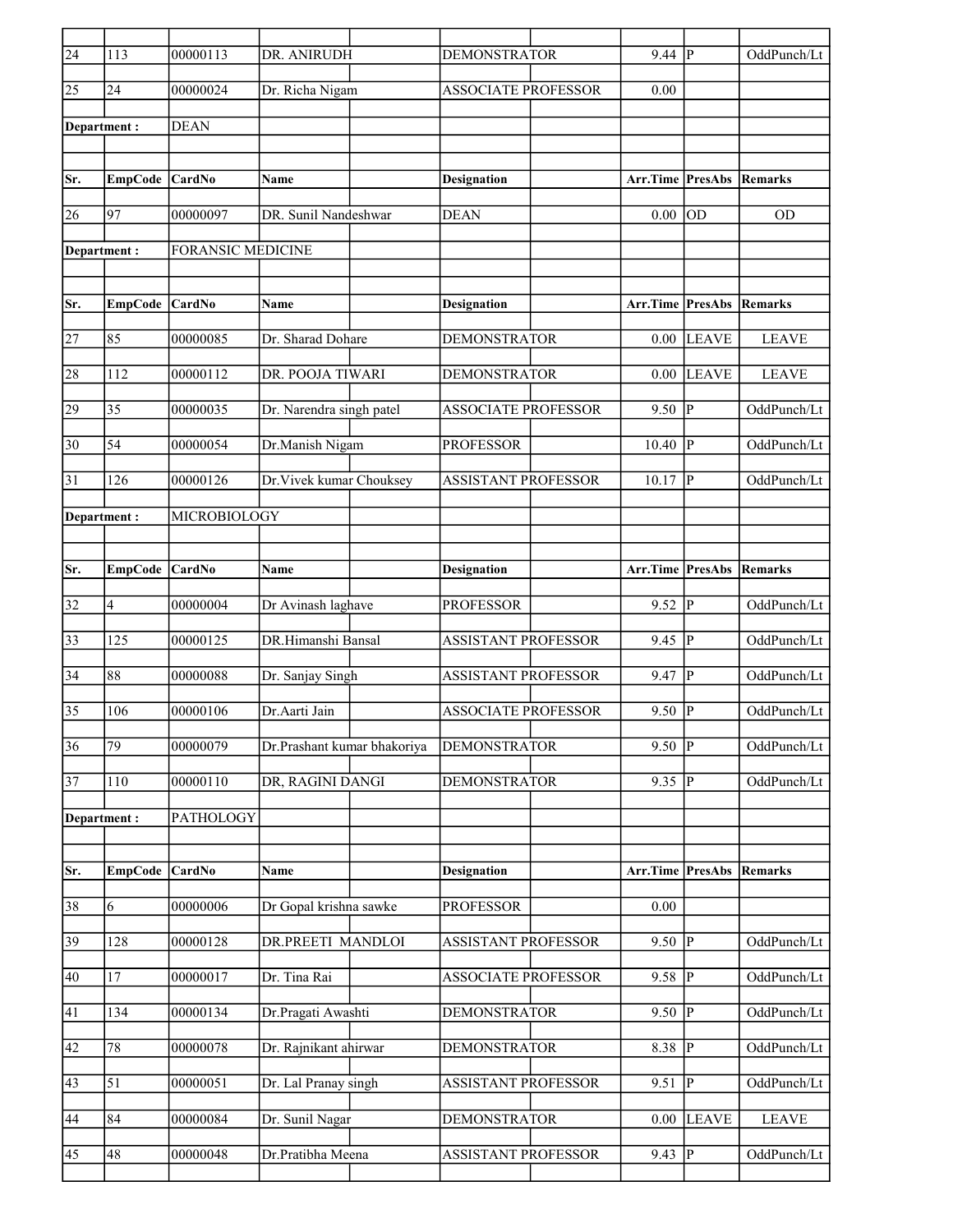| 46              | 83<br>00000083  |              | Dr.Fuzail Ahmad         | <b>DEMONSTRATOR</b>        | 0.00     | <b>LEAVE</b>   | <b>LEAVE</b>   |
|-----------------|-----------------|--------------|-------------------------|----------------------------|----------|----------------|----------------|
|                 |                 |              |                         |                            |          |                |                |
|                 | Department:     | PHARAMCOLOGY |                         |                            |          |                |                |
|                 |                 |              |                         |                            |          |                |                |
|                 |                 |              |                         |                            |          |                |                |
| Sr.             | <b>EmpCode</b>  | CardNo       | <b>Name</b>             | <b>Designation</b>         | Arr.Time | PresAbs        | <b>Remarks</b> |
| 47              | 73              | 00000073     | Dr. Sudhir Kumar Jain   | <b>ASSISTANT PROFESSOR</b> | 9.51     | Þ              | OddPunch/Lt    |
| 48              | 133             | 00000133     | Dr.Monika Sahu          | <b>DEMONSTRATOR</b>        | 9.36     | $\overline{P}$ | OddPunch/Lt    |
| 49              | 22              | 00000022     | Dr Akhilesh kumar       | <b>PROFESSOR</b>           | 7.46     | P              | OddPunch       |
| 50              | 74              | 00000074     | Dr. Raina Jain          | <b>ASSISTANT PROFESSOR</b> | 0.00     | <b>LEAVE</b>   | <b>LEAVE</b>   |
| Department:     |                 | PHYSIOLOGY   |                         |                            |          |                |                |
|                 |                 |              |                         |                            |          |                |                |
|                 |                 |              |                         |                            |          |                |                |
| Sr.             | <b>EmpCode</b>  | CardNo       | Name                    | <b>Designation</b>         | Arr.Time | <b>PresAbs</b> | Remarks        |
| $\overline{51}$ | 108             | 00000108     | Dr.Geeta Shammani       | <b>ASSISTANT PROFESSOR</b> | 9.50     | P              | OddPunch/Lt    |
| $\overline{52}$ | 115             | 00000115     | Dr. SOBHARAN MEENA      | <b>DEMONSTRATOR</b>        | 9.47     | lр             | OddPunch/Lt    |
|                 |                 |              |                         |                            |          |                |                |
| $\overline{53}$ | $\overline{70}$ | 00000070     | Dr. Pankaj Kumar Sharma | <b>DEMONSTRATOR</b>        | 9.57     | $ {\bf P} $    | OddPunch/Lt    |
| 54              | 8               | 00000008     | Dr Suman rai            | <b>PROFESSOR</b>           | 8.42     | Þ              | OddPunch/Lt    |
| 55              | 15              | 00000015     | Dr. Mona Kharbanda      | <b>ASSOCIATE PROFESSOR</b> | 10.19    | lР             | OddPunch/Lt    |
|                 |                 |              |                         |                            |          |                |                |
| 56              | 32              | 00000032     | Dr.Brajesh sharma       | <b>ASSISTANT PROFESSOR</b> | 9.57     | lР             | OddPunch/Lt    |
| 57              | 71              | 00000071     | Dr. Parul Sharma        | <b>DEMONSTRATOR</b>        | 0.00     |                |                |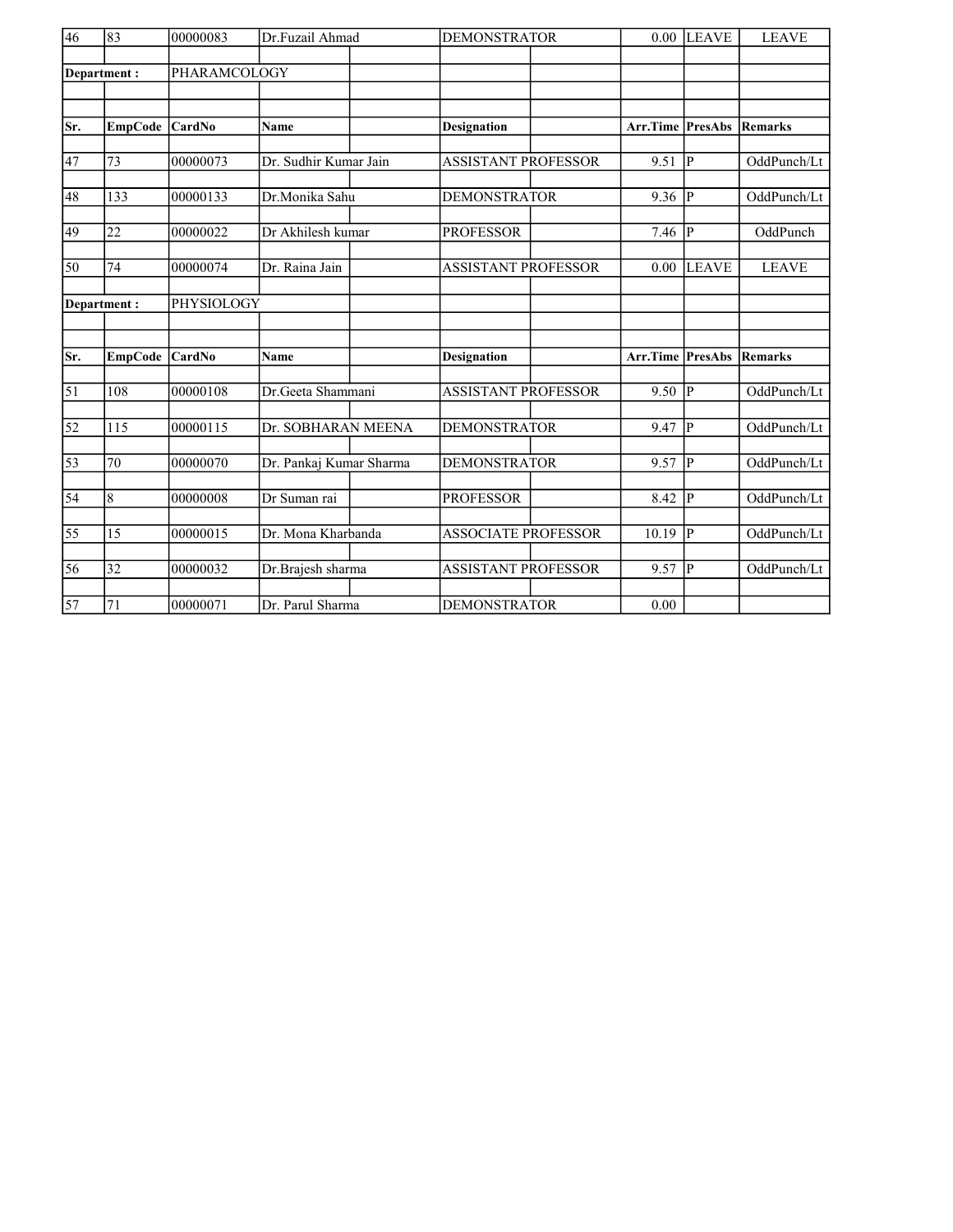|                 | <b>ABV GMC VIDISHA</b> |                                  |                                           |                            |                       |                         |                |
|-----------------|------------------------|----------------------------------|-------------------------------------------|----------------------------|-----------------------|-------------------------|----------------|
|                 |                        |                                  |                                           |                            |                       |                         |                |
|                 |                        | <b>Daily Arrival Report For:</b> | 31-05-2022                                |                            |                       |                         |                |
| Department:     |                        | <b>ANESTHESIA</b>                |                                           |                            |                       |                         |                |
|                 |                        |                                  |                                           |                            |                       |                         |                |
| Sr.             | <b>EmpCode</b>         | <b>CardNo</b>                    | <b>Name</b>                               | <b>Designation</b>         | Arr.Time PresAbs      |                         | Remarks        |
|                 |                        |                                  |                                           |                            |                       |                         |                |
| $\vert$ 1       | 57                     | 00000057                         | Dr. Vinyak Gour                           | <b>ASSOCIATE PROFESSOR</b> | 8.40                  | P                       | OddPunch/Lt    |
| $\vert$ 2       | 58                     | 00000058                         | Dr.Sevras Hingwe                          | <b>ASSISTANT PROFESSOR</b> | 9.18                  | P                       | Lt/Erl         |
| $\vert$ 3       | 59                     | 00000059                         | Dr.Chandrakant                            | <b>ASSISTANT PROFESSOR</b> | $9.13 \overline{P}$   |                         | Lt/Erl         |
| $\vert 4 \vert$ | 127                    | 00000127                         | DR.JYOTI RAGHUWANSHI                      | <b>ASSISTANT PROFESSOR</b> | $9.26$ P              |                         | OddPunch/Lt    |
| Department :    |                        | <b>DEAN OFFICE</b>               |                                           |                            |                       |                         |                |
|                 |                        |                                  |                                           |                            |                       |                         |                |
| Sr.             | <b>EmpCode</b>         | CardNo                           | Name                                      | <b>Designation</b>         | Arr.Time PresAbs      |                         | <b>Remarks</b> |
|                 |                        |                                  |                                           |                            |                       |                         |                |
| $\overline{5}$  | 104                    | 00000104                         | Mukesh Kumar                              | <b>ADMIN</b>               | $9.35$ P              |                         | OddPunch/Lt    |
| 12              | 101                    | 00000101                         | <b>Bhim Singh Parmar</b>                  | <b>ADMIN</b>               | 8.36                  | P                       | OddPunch/Lt    |
| 13              | 102                    | 00000102                         | Amit Singh Parihar                        | <b>ADMIN</b>               | 0.00                  |                         |                |
| 14              | 103                    | 00000103                         | Namrata Jogdand                           | <b>ADMIN</b>               | 9.33                  | P                       | OddPunch/Lt    |
| Department:     |                        | <b>DENTISTRY</b>                 |                                           |                            |                       |                         |                |
|                 |                        |                                  |                                           |                            |                       |                         |                |
|                 |                        |                                  |                                           |                            |                       |                         |                |
| Sr.             | <b>EmpCode</b>         | <b>CardNo</b>                    | Name                                      | <b>Designation</b>         | Arr.Time PresAbs      |                         | Remarks        |
| 15              | 131                    | 00000131                         | DR. HEERALAL CHOKOTIY ASSISTANT PROFESSOR |                            | $9.29$ $\overline{P}$ |                         | OddPunch/Lt    |
|                 |                        |                                  |                                           |                            |                       |                         |                |
| 16              | 64                     | 00000064                         | Dr.Rishi Thukral                          | <b>ASSOCIATE PROFESSOR</b> | 9.29                  | $\overline{\mathbb{P}}$ | Lt/Erl         |
| 17              | <b>116</b>             | 00000116                         | Dr.Bharat jayant sumbh                    | <b>PROFESSOR</b>           |                       | $0.00$ LEAVE            | <b>LEAVE</b>   |
| Department:     |                        | <b>DERMATOLOGY</b>               |                                           |                            |                       |                         |                |
|                 |                        |                                  |                                           |                            |                       |                         |                |
| Sr.             | <b>EmpCode</b>         | CardNo                           | Name                                      | <b>Designation</b>         | Arr.Time              | PresAbs                 | <b>Remarks</b> |
| 18              | $\overline{100}$       | 00000100                         | Dr.sourabh jain                           | <b>ASSOCIATE PROFESSOR</b> | 0.00                  | <b>LEAVE</b>            | <b>LEAVE</b>   |
| Department:     |                        | E.N.T.                           |                                           |                            |                       |                         |                |
|                 |                        |                                  |                                           |                            |                       |                         |                |
| Sr.             | <b>EmpCode</b>         | CardNo                           | Name                                      | <b>Designation</b>         | Arr.Time PresAbs      |                         | <b>Remarks</b> |
| 19              | 27                     | 00000027                         | Dr. Shiv Kumar Raghuwanshi                | <b>PROFESSOR</b>           | 7.45 $\sqrt{P}$       |                         | Erl            |
| 20              | 56                     | 00000056                         | Dr. Aditya Gargav                         | ASSOCIATE PROFESSOR        | 9.05                  | P                       | OddPunch/Lt    |
|                 |                        |                                  |                                           |                            |                       |                         |                |
| Department:     |                        | <b>MEDICINE</b>                  |                                           |                            |                       |                         |                |
|                 |                        |                                  |                                           |                            |                       |                         |                |
| Sr.             | <b>EmpCode</b>         | CardNo                           | Name                                      | <b>Designation</b>         | Arr.Time PresAbs      |                         | <b>Remarks</b> |
| 21              | 12                     | 00000012                         | Dr Preshant shrivastava                   | <b>PROFESSOR</b>           | $9.29$ P              |                         | OddPunch/Lt    |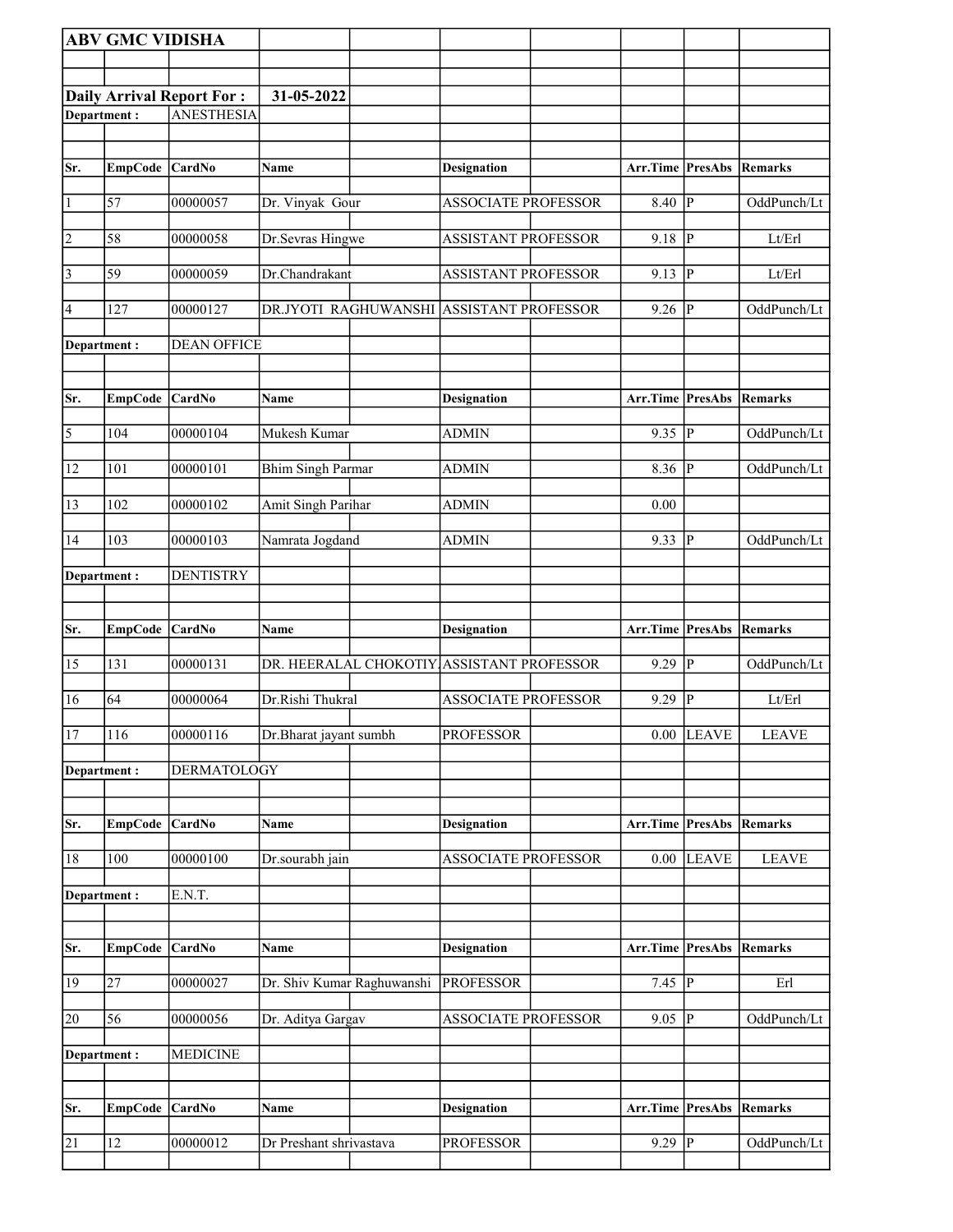| 22              | 30              | 00000030                 | Dr. Sandeep Aharwar       |                                         | <b>ASSOCIATE PROFESSOR</b> | $9.25 \overline{P}$ |                | OddPunch/Lt    |
|-----------------|-----------------|--------------------------|---------------------------|-----------------------------------------|----------------------------|---------------------|----------------|----------------|
| $\overline{23}$ | 129             | 00000129                 | Dr. Mahendra pratap Singh |                                         | <b>ASSISTANT PROFESSOR</b> | $9.37$ P            |                | OddPunch/Lt    |
| 24              | 23              | 00000023                 | Dr. Arvind Chouhan        |                                         | <b>ASSOCIATE PROFESSOR</b> | 0.00                |                |                |
| $\overline{25}$ | 50              | 00000050                 | Dr.vinod Dangi            |                                         | <b>ASSISTANT PROFESSOR</b> | 9.31                | P              | Lt/Erl         |
| Department:     |                 | <b>OBST. &amp; GYNEE</b> |                           |                                         |                            |                     |                |                |
|                 |                 |                          |                           |                                         |                            |                     |                |                |
| Sr.             | <b>EmpCode</b>  | CardNo                   | Name                      |                                         | <b>Designation</b>         | Arr.Time PresAbs    |                | <b>Remarks</b> |
| 26              | 96              | 00000096                 | DR. Sudha Chourasia       |                                         | <b>PROFESSOR</b>           | 0.00                | <b>LEAVE</b>   | <b>LEAVE</b>   |
| $\overline{27}$ | 41              | 00000041                 | Dr.Aarti sharma           |                                         | <b>ASSOCIATE PROFESSOR</b> | $9.42 \overline{P}$ |                | OddPunch/Lt    |
| 28              | 42              | 00000042                 | Dr. Mridula singh         |                                         | <b>ASSISTANT PROFESSOR</b> |                     | $0.00$ LEAVE   | <b>LEAVE</b>   |
|                 | Department:     | OPHTHALMOLOGY            |                           |                                         |                            |                     |                |                |
|                 |                 |                          |                           |                                         |                            |                     |                |                |
| Sr.             | <b>EmpCode</b>  | $\vert$ CardNo           | Name                      |                                         | <b>Designation</b>         | Arr.Time PresAbs    |                | Remarks        |
| 29              | 120             | 00000120                 |                           | Dr.Shivcharan Lal Chadravansh PROFESSOR |                            | 9.52                | P              | OddPunch/Lt    |
| $\overline{30}$ | 121             | 00000121                 | Dr.Nikhila Yadav          |                                         | <b>ASSISTANT PROFESSOR</b> | $9.35$ P            |                | OddPunch/Lt    |
| 31              | 46              | 00000046                 | Dr. Sapna Raghuwanshi     |                                         | <b>ASSOCIATE PROFESSOR</b> | $7.45$ P            |                | Erl            |
| Department:     |                 | ORTHOPEDICS              |                           |                                         |                            |                     |                |                |
|                 |                 |                          |                           |                                         |                            |                     |                |                |
|                 |                 |                          |                           |                                         |                            |                     |                |                |
| Sr.             | EmpCode         | CardNo                   | Name                      |                                         | <b>Designation</b>         | Arr.Time PresAbs    |                | Remarks        |
| $\overline{32}$ | 124             | 00000124                 | Dr.Sunil Kirar            |                                         | <b>ASSISTANT PROFESSOR</b> | $8.59$ P            |                | Lt/Erl         |
| $\overline{33}$ | 123             | 00000123                 | Dr. Vipin kumar Mishraa   |                                         | <b>ASSISTANT PROFESSOR</b> | $9.11$ P            |                | Lt/Erl         |
| $\overline{34}$ | $\overline{55}$ | 00000055                 | Dr. Sanjay Upadhya        |                                         | <b>ASSOCIATE PROFESSOR</b> | $9.47$ P            |                | OddPunch/Lt    |
| $\overline{35}$ | 20              | 00000020                 | Dr. Sanat Singh           |                                         | <b>ASSOCIATE PROFESSOR</b> | 9.41                | $ {\bf p} $    | Lt/Erl         |
| 36              | 10              | 00000010                 | Dr Atul varshney          |                                         | <b>PROFESSOR</b>           | 0.00                | <b>LEAVE</b>   | <b>LEAVE</b>   |
| Department:     |                 | <b>PEADITRICS</b>        |                           |                                         |                            |                     |                |                |
|                 |                 |                          |                           |                                         |                            |                     |                |                |
| Sr.             | <b>EmpCode</b>  | CardNo                   | Name                      |                                         | <b>Designation</b>         | Arr.Time            | <b>PresAbs</b> | <b>Remarks</b> |
| $\overline{37}$ | 61              | 00000061                 | Dr.Deepak K. Uikey        |                                         | <b>ASSOCIATE PROFESSOR</b> | $9.36$ P            |                | OddPunch/Lt    |
| 38              | 19              | 00000019                 | Dr. D Sharad Gedam        |                                         | <b>ASSOCIATE PROFESSOR</b> | $9.56$ P            |                | OddPunch/Lt    |
| 39              | 60              | 00000060                 | Dr.Shiv R.k. Dubey        |                                         | ASSISTANT PROFESSOR        | $0.00\,$            |                |                |
| 40              | 9               | 00000009                 | Dr Neeti agarawal         |                                         | <b>PROFESSOR</b>           | $9.17$ P            |                | OddPunch/Lt    |
| 41              | 44              | 00000044                 | Dr. Priya Gogia           |                                         | <b>ASSISTANT PROFESSOR</b> | 0.00                |                |                |
| Department :    |                 | PSYCHIATRY               |                           |                                         |                            |                     |                |                |
|                 |                 |                          |                           |                                         |                            |                     |                |                |